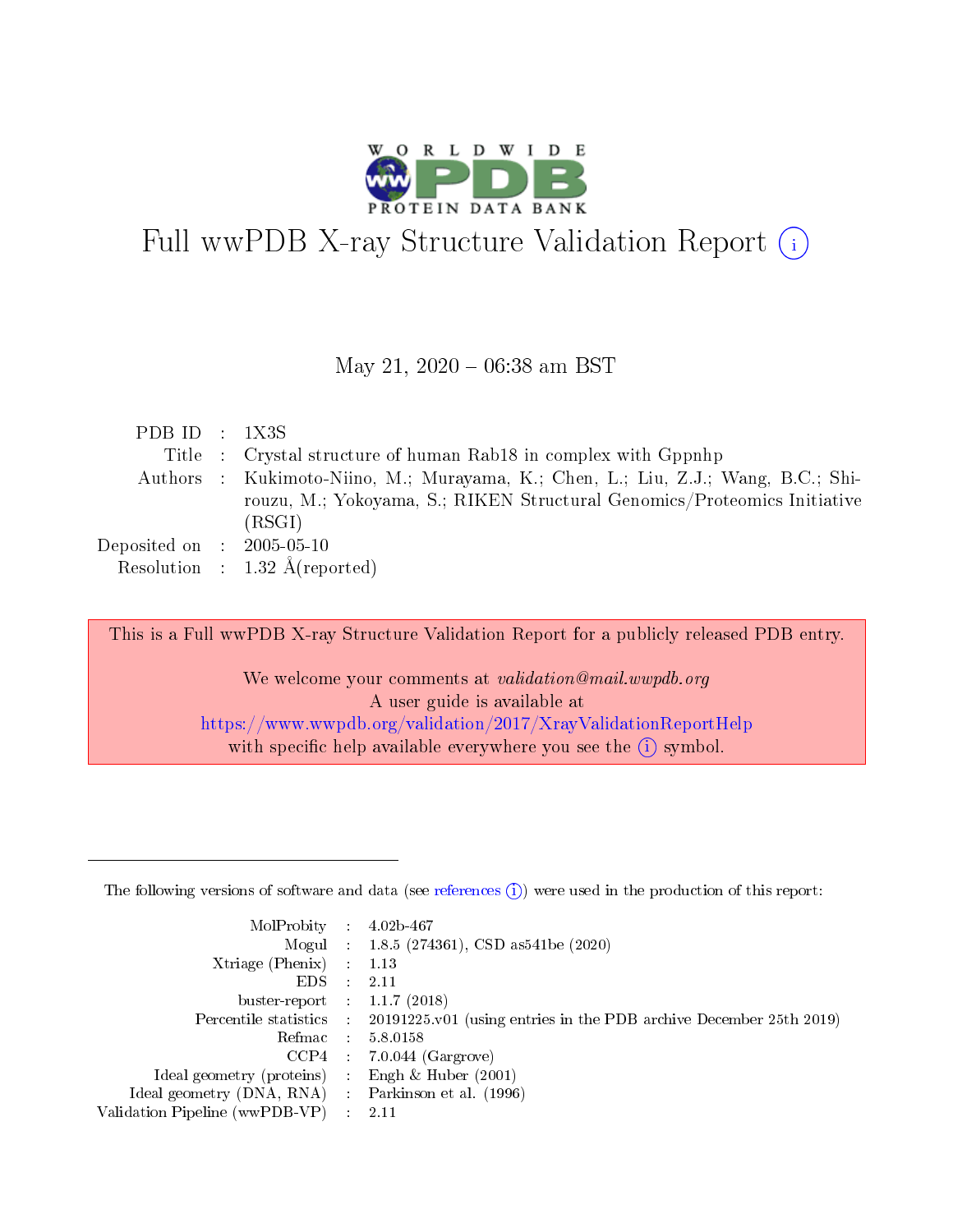# 1 [O](https://www.wwpdb.org/validation/2017/XrayValidationReportHelp#overall_quality)verall quality at a glance  $(i)$

The following experimental techniques were used to determine the structure: X-RAY DIFFRACTION

The reported resolution of this entry is 1.32 Å.

Percentile scores (ranging between 0-100) for global validation metrics of the entry are shown in the following graphic. The table shows the number of entries on which the scores are based.



| Metric                | Whole archive<br>$(\#\text{Entries})$ | Similar resolution<br>$(\#\text{Entries}, \text{resolution range}(\text{\AA}))$ |
|-----------------------|---------------------------------------|---------------------------------------------------------------------------------|
| $R_{free}$            | 130704                                | $1611(1.34-1.30)$                                                               |
| Clashscore            | 141614                                | $1667(1.34-1.30)$                                                               |
| Ramachandran outliers | 138981                                | $1615(1.34-1.30)$                                                               |
| Sidechain outliers    | 138945                                | $1615(1.34-1.30)$                                                               |
| RSRZ outliers         | 127900                                | $1580(1.34-1.30)$                                                               |

The table below summarises the geometric issues observed across the polymeric chains and their fit to the electron density. The red, orange, yellow and green segments on the lower bar indicate the fraction of residues that contain outliers for  $>=3, 2, 1$  and 0 types of geometric quality criteria respectively. A grey segment represents the fraction of residues that are not modelled. The numeric value for each fraction is indicated below the corresponding segment, with a dot representing fractions <=5% The upper red bar (where present) indicates the fraction of residues that have poor fit to the electron density. The numeric value is given above the bar.

| Mol           | $\gamma$ hain | Length | Quality of chain |     |    |
|---------------|---------------|--------|------------------|-----|----|
|               |               |        | 8%               |     |    |
| <u>. на п</u> | . .           | 195    | 74%              | 15% | 9% |

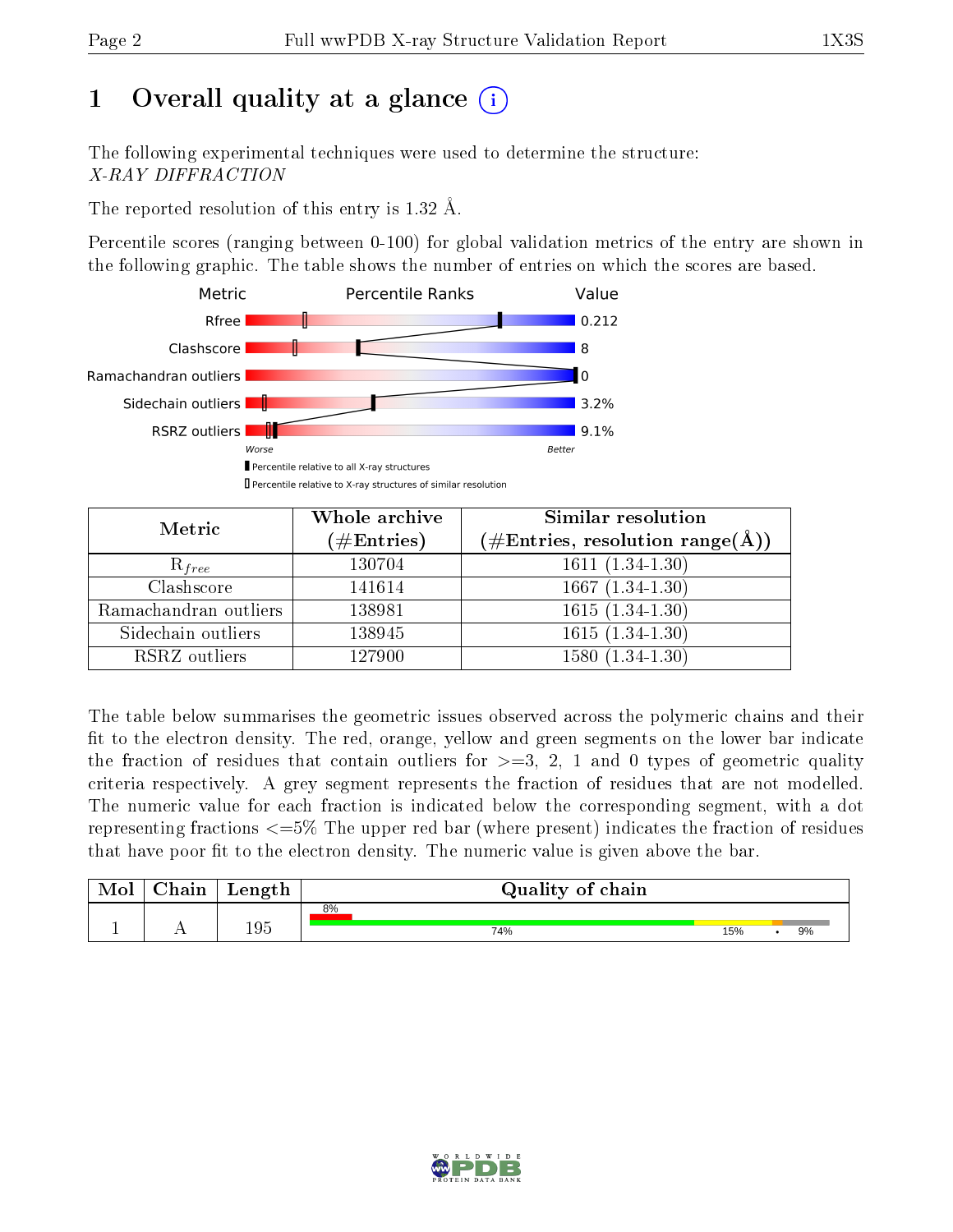# 2 Entry composition (i)

There are 4 unique types of molecules in this entry. The entry contains 1668 atoms, of which 0 are hydrogens and 0 are deuteriums.

In the tables below, the ZeroOcc column contains the number of atoms modelled with zero occupancy, the AltConf column contains the number of residues with at least one atom in alternate conformation and the Trace column contains the number of residues modelled with at most 2 atoms.

Molecule 1 is a protein called Ras-related protein Rab-18.

| $\cap$ hain | Residues                       | Atoms               |     |      |  |  |    | ZeroOcc | AltConf | Trace |
|-------------|--------------------------------|---------------------|-----|------|--|--|----|---------|---------|-------|
|             | . 1 <del>. 7</del> 1.<br>1 I I | $\rm Total$<br>.405 | 889 | -237 |  |  | Sе |         |         |       |

There are 16 discrepancies between the modelled and reference sequences:

| Chain    | Residue      | Modelled   | Actual | Comment                 | Reference                       |
|----------|--------------|------------|--------|-------------------------|---------------------------------|
| A        | $-6$         | <b>GLY</b> |        | CLONING ARTIFACT        | UNP Q9NP72                      |
| А        | $-5$         | <b>SER</b> |        | <b>CLONING ARTIFACT</b> | UNP Q9NP72                      |
| А        | $-4$         | <b>SER</b> |        | <b>CLONING ARTIFACT</b> | UNP Q9NP72                      |
| А        | $-3$         | <b>GLY</b> |        | CLONING ARTIFACT        | UNP Q9NP72                      |
| $\bf{A}$ | $-2$         | <b>SER</b> |        | <b>CLONING ARTIFACT</b> | UNP Q9NP72                      |
| $\bf{A}$ | $-1$         | <b>SER</b> |        | <b>CLONING ARTIFACT</b> | UNP Q9NP72                      |
| $\bf{A}$ | $\theta$     | <b>GLY</b> |        | <b>CLONING ARTIFACT</b> | UNP Q9NP72                      |
| А        | $\mathbf{1}$ | <b>MSE</b> | MET    | MODIFIED RESIDUE        | UNP Q9NP72                      |
| A        | 118          | <b>MSE</b> | MET    | MODIFIED RESIDUE        | UNP Q9NP72                      |
| A        | 145          | <b>MSE</b> | MET    | MODIFIED RESIDUE        | UNP Q9NP72                      |
| $\bf{A}$ | 183          | <b>SER</b> |        | <b>CLONING ARTIFACT</b> | UNP Q9NP72                      |
| $\bf{A}$ | 184          | <b>GLY</b> |        | <b>CLONING ARTIFACT</b> | $\overline{\text{UNP Q}}$ 9NP72 |
| A        | 185          | <b>PRO</b> |        | CLONING ARTIFACT        | UNP Q9NP72                      |
| A        | 186          | <b>SER</b> |        | <b>CLONING ARTIFACT</b> | UNP Q9NP72                      |
| А        | 187          | <b>SER</b> |        | CLONING ARTIFACT        | UNP Q9NP72                      |
| А        | 188          | <b>GLY</b> |        | CLONING ARTIFACT        | Q9NP72<br>UNP-                  |

• Molecule 2 is MAGNESIUM ION (three-letter code: MG) (formula: Mg).

|  | $\text{Mol}$   Chain   Residues | Atoms | $\,$ ZeroOcc   AltConf |  |
|--|---------------------------------|-------|------------------------|--|
|  |                                 | Total |                        |  |

 Molecule 3 is PHOSPHOAMINOPHOSPHONIC ACID-GUANYLATE ESTER (three-letter code: GNP) (formula:  $C_{10}H_{17}N_6O_{13}P_3$ ).

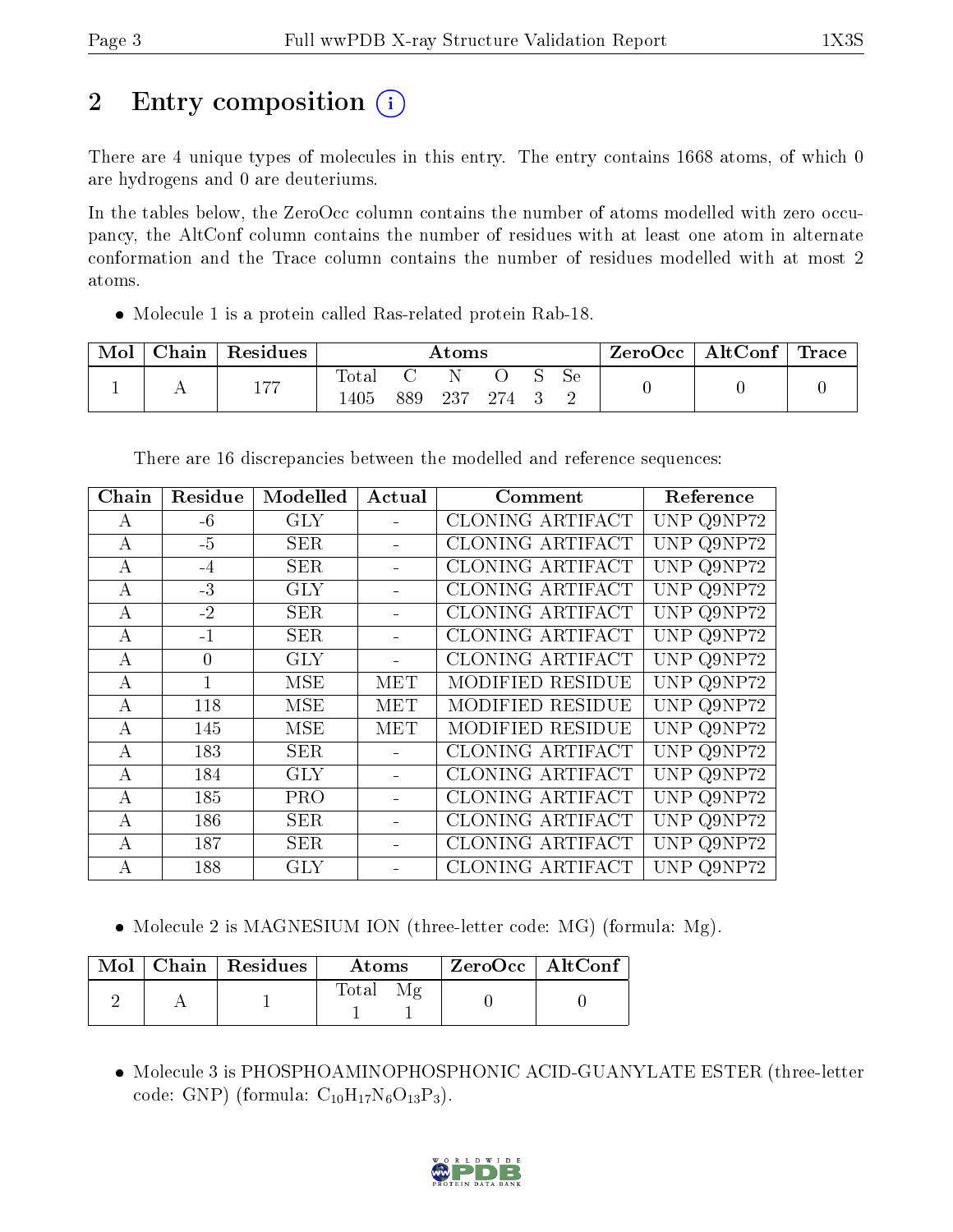

| $\operatorname{Mol}$ | Chain Residues | Atoms       |  |                         |  | $ZeroOcc \mid AltConf \mid$ |  |
|----------------------|----------------|-------------|--|-------------------------|--|-----------------------------|--|
|                      |                | Total<br>າາ |  | $\mathbf C = \mathbf N$ |  |                             |  |

 $\bullet\,$  Molecule 4 is water.

| Mol | Chain   Residues | Atoms               | ZeroOcc   AltConf |
|-----|------------------|---------------------|-------------------|
|     | 230              | Total<br>230<br>230 |                   |

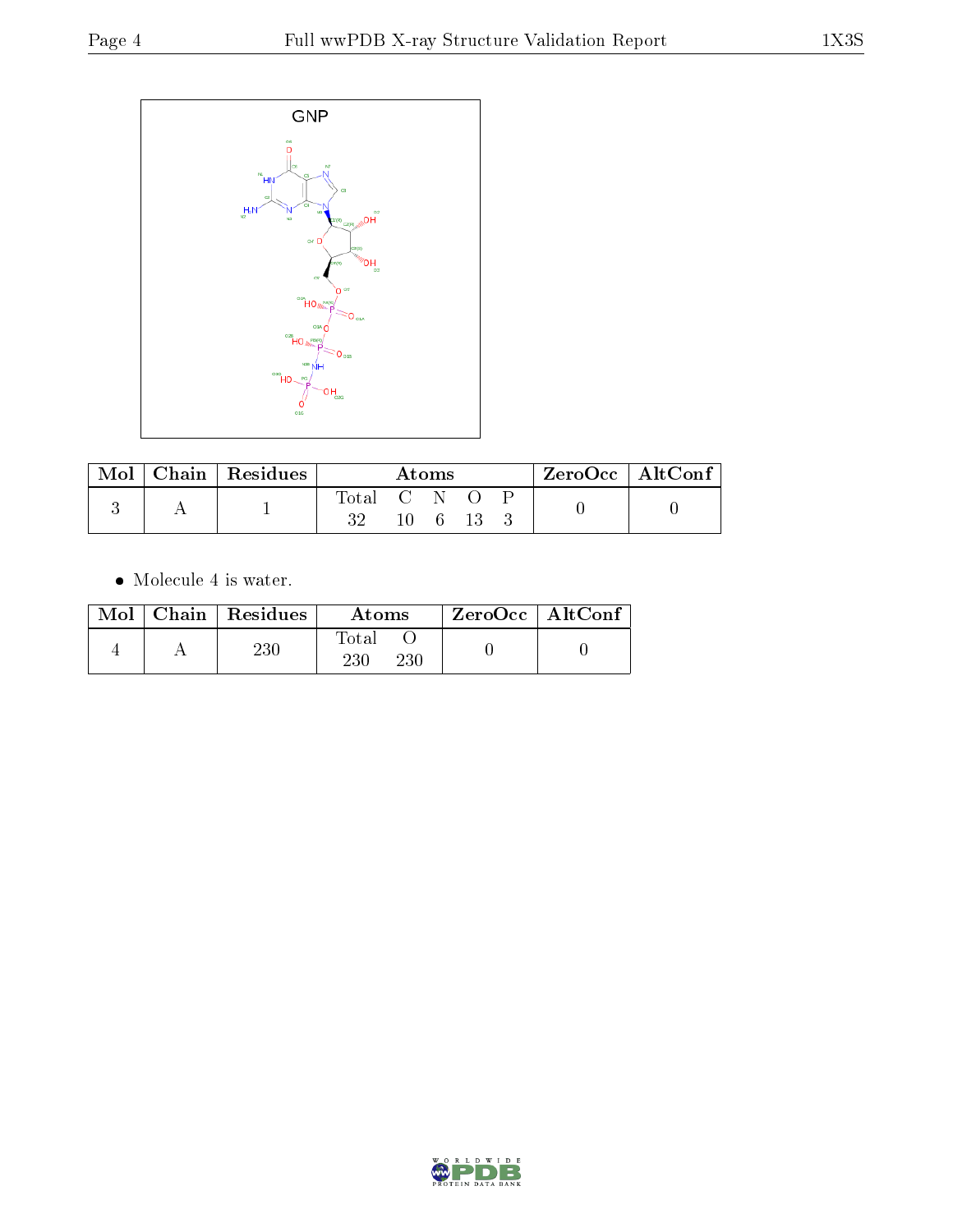# 3 Residue-property plots  $(i)$

These plots are drawn for all protein, RNA and DNA chains in the entry. The first graphic for a chain summarises the proportions of the various outlier classes displayed in the second graphic. The second graphic shows the sequence view annotated by issues in geometry and electron density. Residues are color-coded according to the number of geometric quality criteria for which they contain at least one outlier: green  $= 0$ , yellow  $= 1$ , orange  $= 2$  and red  $= 3$  or more. A red dot above a residue indicates a poor fit to the electron density (RSRZ  $> 2$ ). Stretches of 2 or more consecutive residues without any outlier are shown as a green connector. Residues present in the sample, but not in the model, are shown in grey.



• Molecule 1: Ras-related protein Rab-18

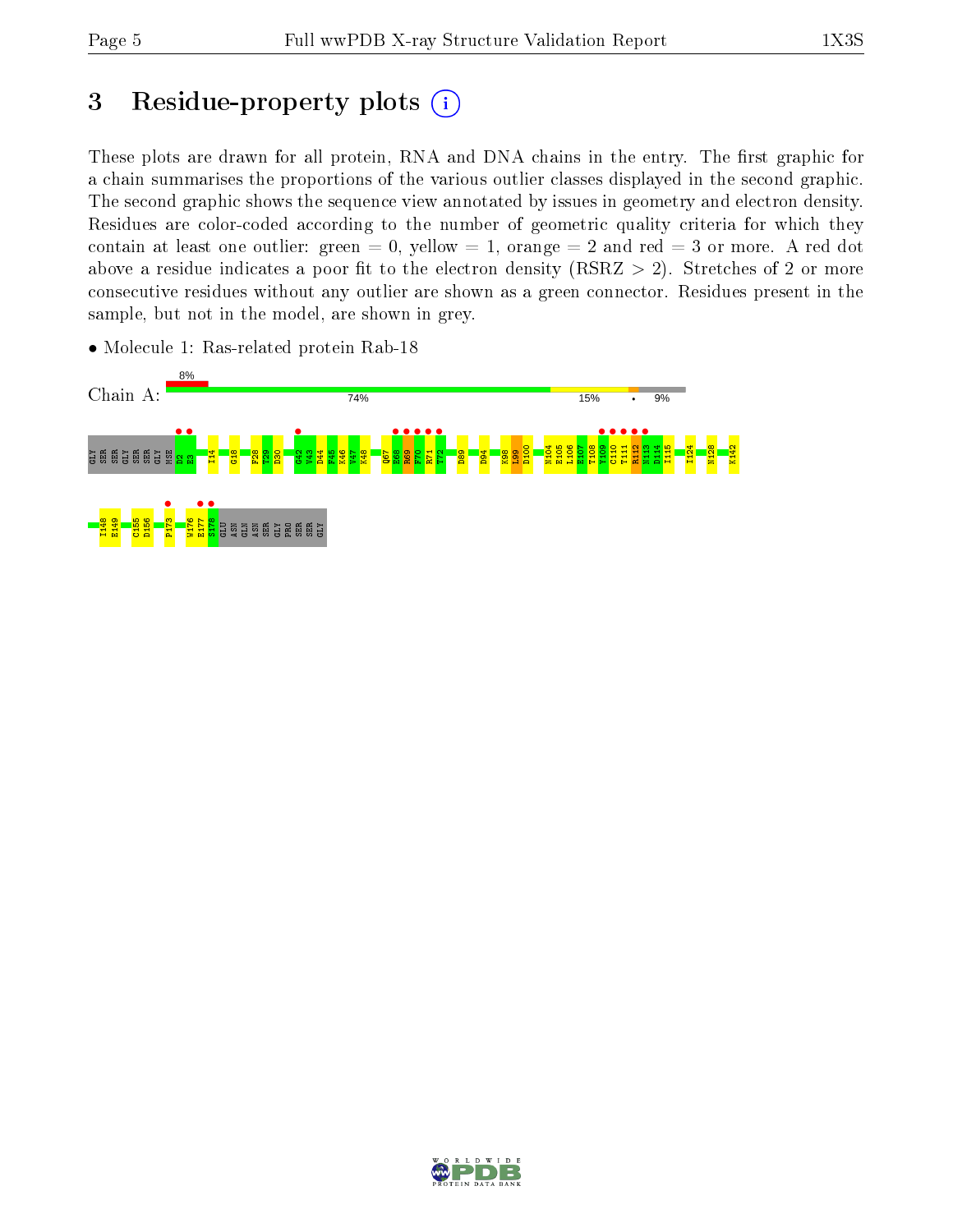# 4 Data and refinement statistics  $(i)$

| Property                                                             | Value                                            | Source     |
|----------------------------------------------------------------------|--------------------------------------------------|------------|
| Space group                                                          | P 1 21 1                                         | Depositor  |
| Cell constants                                                       | $65.18\text{\AA}$<br>37.89Å<br>$40.71\text{\AA}$ |            |
| a, b, c, $\alpha$ , $\beta$ , $\gamma$                               | $91.42^\circ$<br>$90.00^\circ$<br>$90.00^\circ$  | Depositor  |
| Resolution $(A)$                                                     | $-1.32$<br>14.97                                 | Depositor  |
|                                                                      | 14.97<br>$-1.32$                                 | <b>EDS</b> |
| % Data completeness                                                  | $94.6(14.97-1.32)$                               | Depositor  |
| (in resolution range)                                                | 94.8 (14.97-1.32)                                | <b>EDS</b> |
| $R_{merge}$                                                          | (Not available)                                  | Depositor  |
| $\mathrm{R}_{sym}$                                                   | 0.06                                             | Depositor  |
| $\langle I/\sigma(I) \rangle$ <sup>1</sup>                           | 6.44 (at $1.32\text{\AA}$ )                      | Xtriage    |
| Refinement program                                                   | $\overline{\text{CNS} 1.1}$                      | Depositor  |
|                                                                      | $0.185$ , $0.210$                                | Depositor  |
| $R, R_{free}$                                                        | 0.189<br>0.212<br>$\mathcal{L}$                  | DCC        |
| $R_{free}$ test set                                                  | 4425 reflections $(10.05\%)$                     | wwPDB-VP   |
| Wilson B-factor $(A^2)$                                              | 11.8                                             | Xtriage    |
| Anisotropy                                                           | 0.450                                            | Xtriage    |
| Bulk solvent $k_{sol}(e/\mathring{A}^3)$ , $B_{sol}(\mathring{A}^2)$ | 0.41, 44.8                                       | <b>EDS</b> |
| $L$ -test for twinning <sup>2</sup>                                  | $< L >$ = 0.49, $< L2$ = 0.32                    | Xtriage    |
| Estimated twinning fraction                                          | $0.031$ for h,-k,-l                              | Xtriage    |
| $F_o, F_c$ correlation                                               | 0.96                                             | <b>EDS</b> |
| Total number of atoms                                                | 1668                                             | wwPDB-VP   |
| Average B, all atoms $(A^2)$                                         | 18.0                                             | wwPDB-VP   |

Xtriage's analysis on translational NCS is as follows: The largest off-origin peak in the Patterson function is  $7.52\%$  of the height of the origin peak. No significant pseudotranslation is detected.

<sup>&</sup>lt;sup>2</sup>Theoretical values of  $\langle |L| \rangle$ ,  $\langle L^2 \rangle$  for acentric reflections are 0.5, 0.333 respectively for untwinned datasets, and 0.375, 0.2 for perfectly twinned datasets.



<span id="page-5-1"></span><span id="page-5-0"></span><sup>1</sup> Intensities estimated from amplitudes.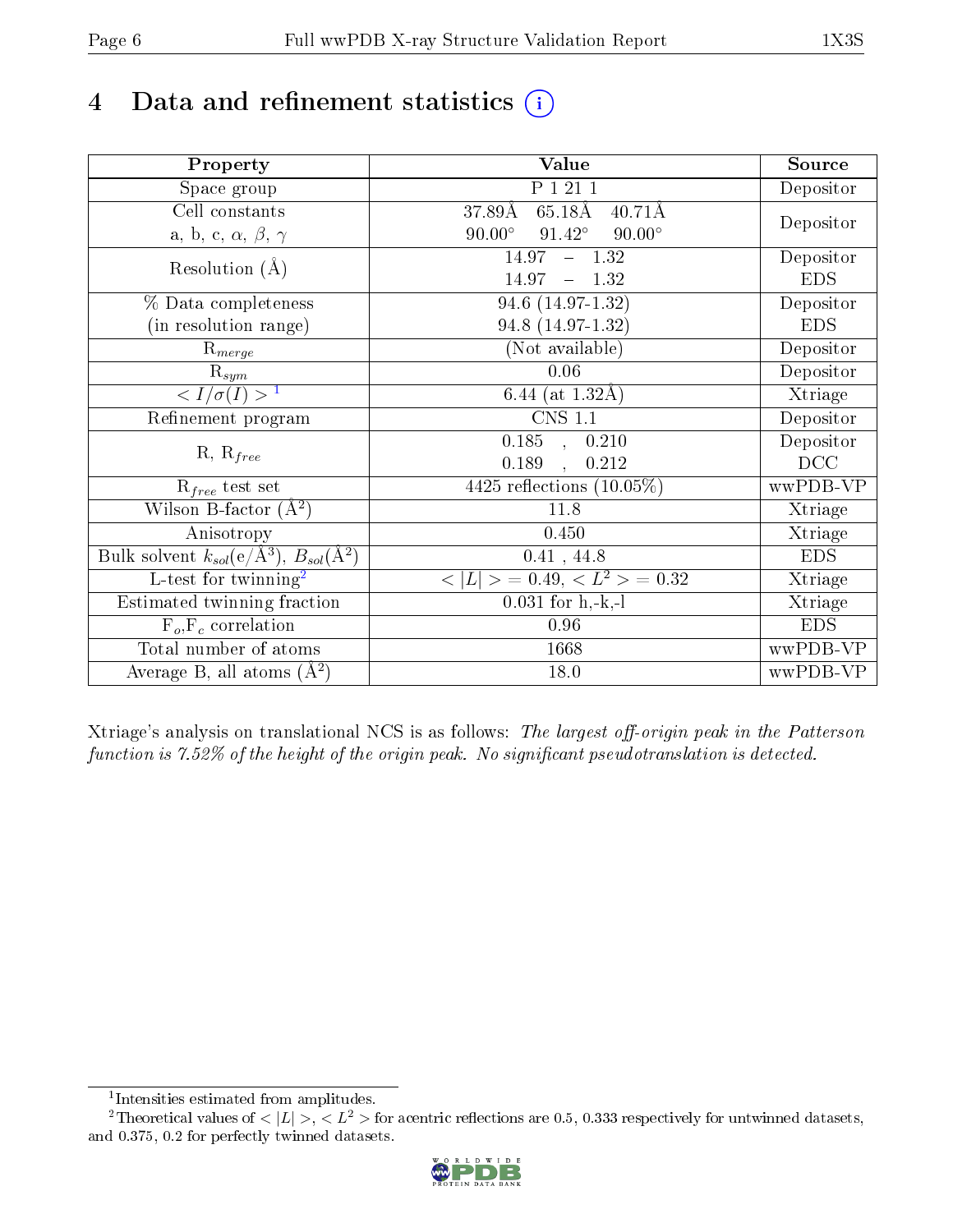# 5 Model quality  $(i)$

## 5.1 Standard geometry  $(i)$

Bond lengths and bond angles in the following residue types are not validated in this section: GNP, MG

The Z score for a bond length (or angle) is the number of standard deviations the observed value is removed from the expected value. A bond length (or angle) with  $|Z| > 5$  is considered an outlier worth inspection. RMSZ is the root-mean-square of all Z scores of the bond lengths (or angles).

| $Mol$   Chain |      | Bond lengths                   | Bond angles |                 |  |
|---------------|------|--------------------------------|-------------|-----------------|--|
|               |      | RMSZ $\mid \#Z \mid >5$   RMSZ |             | $\# Z  > 5$     |  |
|               | 0.78 | 0/1424                         | 0.92        | $2/1921(0.1\%)$ |  |

There are no bond length outliers.

All (2) bond angle outliers are listed below:

| $\text{Mol}$ | Chain |    | $\vert$ Res $\vert$ Type | Atoms                     |         | Observed $(^\circ)$ | $\text{Ideal}({}^o)$ |
|--------------|-------|----|--------------------------|---------------------------|---------|---------------------|----------------------|
|              |       | 94 | ASP.                     | $\vert$ CB-CG-OD1 $\vert$ | $+6.29$ | 123.96              | 118.30               |
|              |       |    | ASP                      | CB-CG-OD2   -5.51         |         | 113.34              | 118.30               |

There are no chirality outliers.

There are no planarity outliers.

### 5.2 Too-close contacts  $(i)$

In the following table, the Non-H and H(model) columns list the number of non-hydrogen atoms and hydrogen atoms in the chain respectively. The H(added) column lists the number of hydrogen atoms added and optimized by MolProbity. The Clashes column lists the number of clashes within the asymmetric unit, whereas Symm-Clashes lists symmetry related clashes.

|  |      |             | Mol   Chain   Non-H   H(model)   H(added)   Clashes   Symm-Clashes |
|--|------|-------------|--------------------------------------------------------------------|
|  | 1405 | 1406        |                                                                    |
|  |      |             |                                                                    |
|  |      |             |                                                                    |
|  | 230  |             |                                                                    |
|  | 1668 | $\Delta$ 19 |                                                                    |

The all-atom clashscore is defined as the number of clashes found per 1000 atoms (including hydrogen atoms). The all-atom clashscore for this structure is 8.

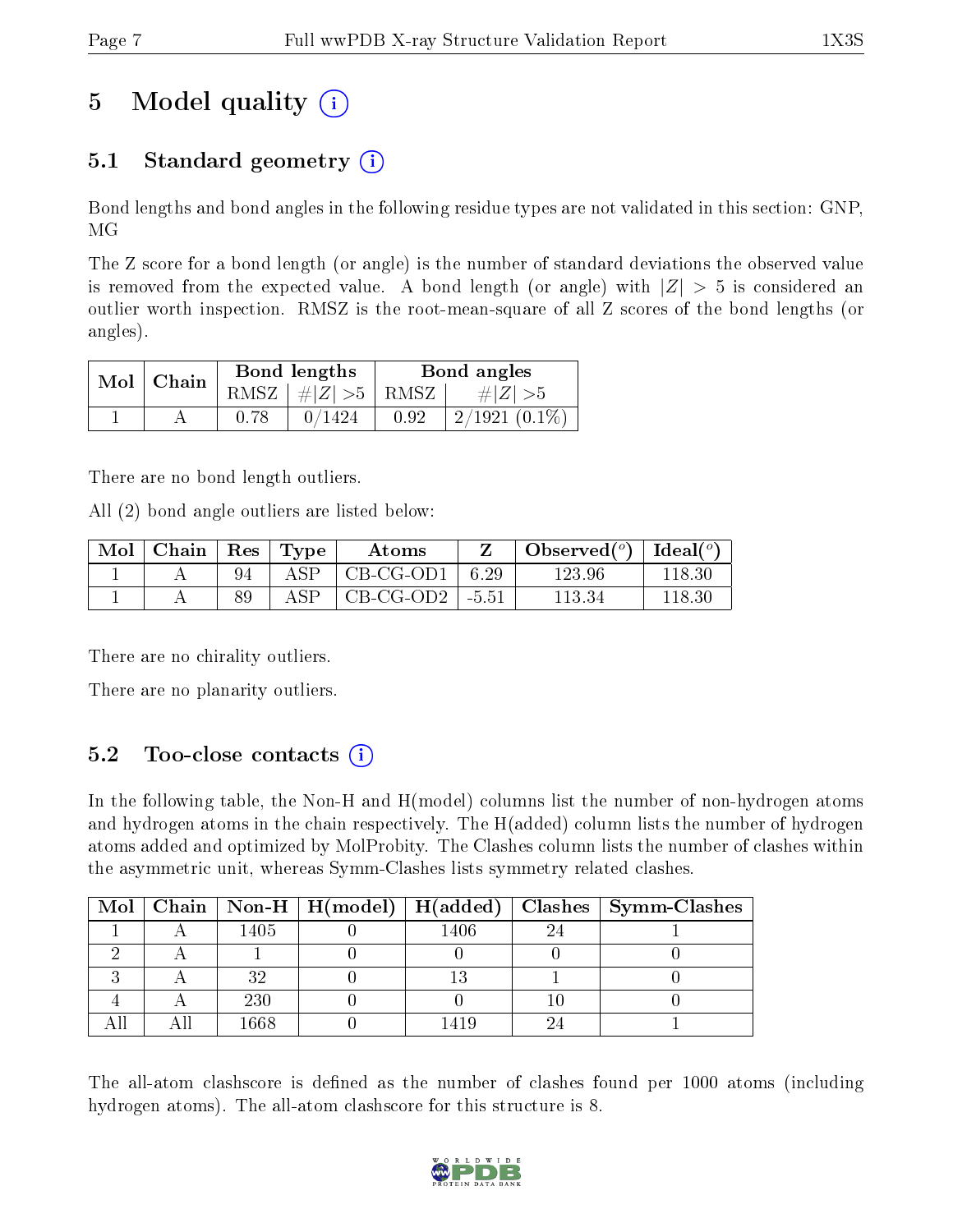|                     |                               | Interatomic    | Clash         |
|---------------------|-------------------------------|----------------|---------------|
| Atom-1              | Atom-2                        | distance $(A)$ | overlap $(A)$ |
| 1: A: 106: LEU: HB2 | 4: A:439:HOH:O                | 1.82           | 0.79          |
| 1:A:100:ASP:HB2     | 4: A:516:HOH:O                | 1.89           | 0.73          |
| 1: A:98: LYS: HD2   | 4: A:447:HOH:O                | 1.86           | 0.73          |
| 1: A: 173: PRO: O   | 1:A:177:GLU:HG2               | 1.92           | 0.70          |
| 1: A:99: LEU: HD13  | 4:A:427:HOH:O                 | 1.94           | 0.67          |
| 1:A:142:LYS:HE2     | 4:A:524:HOH:O                 | 1.94           | 0.67          |
| 1:A:128:ASN:HA      | 4: A:394:HOH:O                | 1.96           | 0.65          |
| 1: A:67: GLN:OE1    | 1: A:69: ARG: NH1             | 2.36           | 0.58          |
| 1: A:71: ARG: NH2   | 1:A:105:GLU:OE1               | 2.37           | 0.57          |
| 1:A:148:ILE:CD1     | 4: A:495: HOH:O               | 2.52           | 0.57          |
| 1: A:111:THR:HG21   | 4: A:512: HOH:O               | 2.03           | 0.56          |
| 1:A:18:GLY:H        | $3:A:300:G\overline{NP:HNB3}$ | 1.54           | 0.56          |
| 1:A:148:ILE:HD11    | 4:A:495:HOH:O                 | 2.07           | 0.55          |
| 1:A:176:TRP:CZ2     | 1:A:177:GLU:OE2               | 2.60           | 0.55          |
| 1:A:44:ASP:OD2      | 1: A:46: LYS: HE2             | 2.08           | 0.53          |
| 1:A:124:ILE:HG21    | 1:A:149:GLU:HB3               | 1.97           | 0.47          |
| 1:A:28:PHE:CE2      | 1:A:48:LYS:HD3                | 2.52           | 0.45          |
| 1:A:177:GLU:OE1     | 1:A:177:GLU:HA                | 2.17           | 0.44          |
| 1:A:14:ILE:CD1      | 4: A: 439: HOH:O              | 2.67           | 0.43          |
| 1:A:176:TRP:CH2     | 1:A:177:GLU:OE2               | 2.73           | 0.42          |
| 1: A:176:TRP:CE2    | 1:A:177:GLU:OE2               | 2.73           | 0.42          |
| 1: A:99: LEU: HA    | 1: A:99: LEU: HD12            | 1.83           | 0.41          |
| 1:A:104:ASN:O       | 1: A:108:THR:HG23             | 2.20           | 0.41          |
| 1:A:112:ARG:HG3     | 1: A:115: ILE: HG13           | 2.03           | 0.41          |

All (24) close contacts within the same asymmetric unit are listed below, sorted by their clash magnitude.

All (1) symmetry-related close contacts are listed below. The label for Atom-2 includes the symmetry operator and encoded unit-cell translations to be applied.

| Atom-1 | Atom-2                                  |      | ≅lash ≡<br>overlap $(A)$ |
|--------|-----------------------------------------|------|--------------------------|
|        | $1:A:110:CYS:SG \mid 1:A:155:CYS:SG[1]$ | 2.07 |                          |

## 5.3 Torsion angles  $(i)$

#### 5.3.1 Protein backbone (i)

In the following table, the Percentiles column shows the percent Ramachandran outliers of the chain as a percentile score with respect to all X-ray entries followed by that with respect to entries of similar resolution.

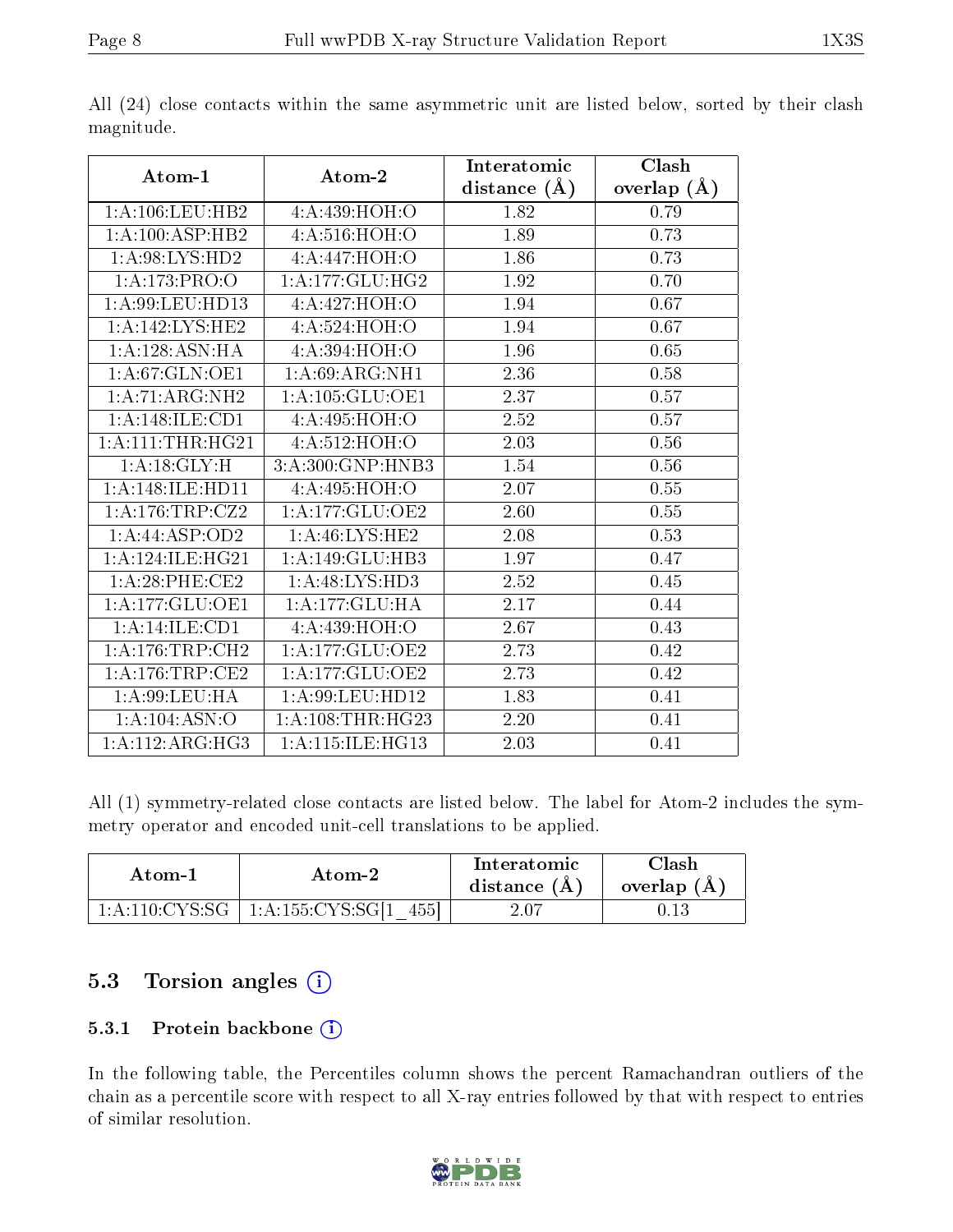The Analysed column shows the number of residues for which the backbone conformation was analysed, and the total number of residues.

| Mol   Chain | Analysed                                |  | Favoured   Allowed   Outliers   Percentiles |
|-------------|-----------------------------------------|--|---------------------------------------------|
|             | $175/195 (90\%)$   171 (98\%)   4 (2\%) |  | 100 100                                     |

There are no Ramachandran outliers to report.

#### 5.3.2 Protein sidechains  $(i)$

In the following table, the Percentiles column shows the percent sidechain outliers of the chain as a percentile score with respect to all X-ray entries followed by that with respect to entries of similar resolution.

The Analysed column shows the number of residues for which the sidechain conformation was analysed, and the total number of residues.

| $\mid$ Mol $\mid$ Chain | Analysed                      |          | Rotameric   Outliers   Percentiles |  |
|-------------------------|-------------------------------|----------|------------------------------------|--|
|                         | $155/165 (94\%)$   150 (97\%) | $5(3\%)$ | 6 <br>$-39$                        |  |

All (5) residues with a non-rotameric sidechain are listed below:

| Mol | Chain | Res | <b>Type</b>             |
|-----|-------|-----|-------------------------|
|     |       | 30  | $\overline{\text{ASP}}$ |
|     |       | 69  | ${\rm ARG}$             |
|     |       | 99  | LEU                     |
|     |       | 112 | $\rm{ARG}$              |
|     |       | 156 | A SP                    |

Some sidechains can be flipped to improve hydrogen bonding and reduce clashes. All (2) such sidechains are listed below:

| Mol | Chain | Res | ype |
|-----|-------|-----|-----|
|     |       |     |     |
|     |       |     |     |

#### 5.3.3 RNA (i)

There are no RNA molecules in this entry.

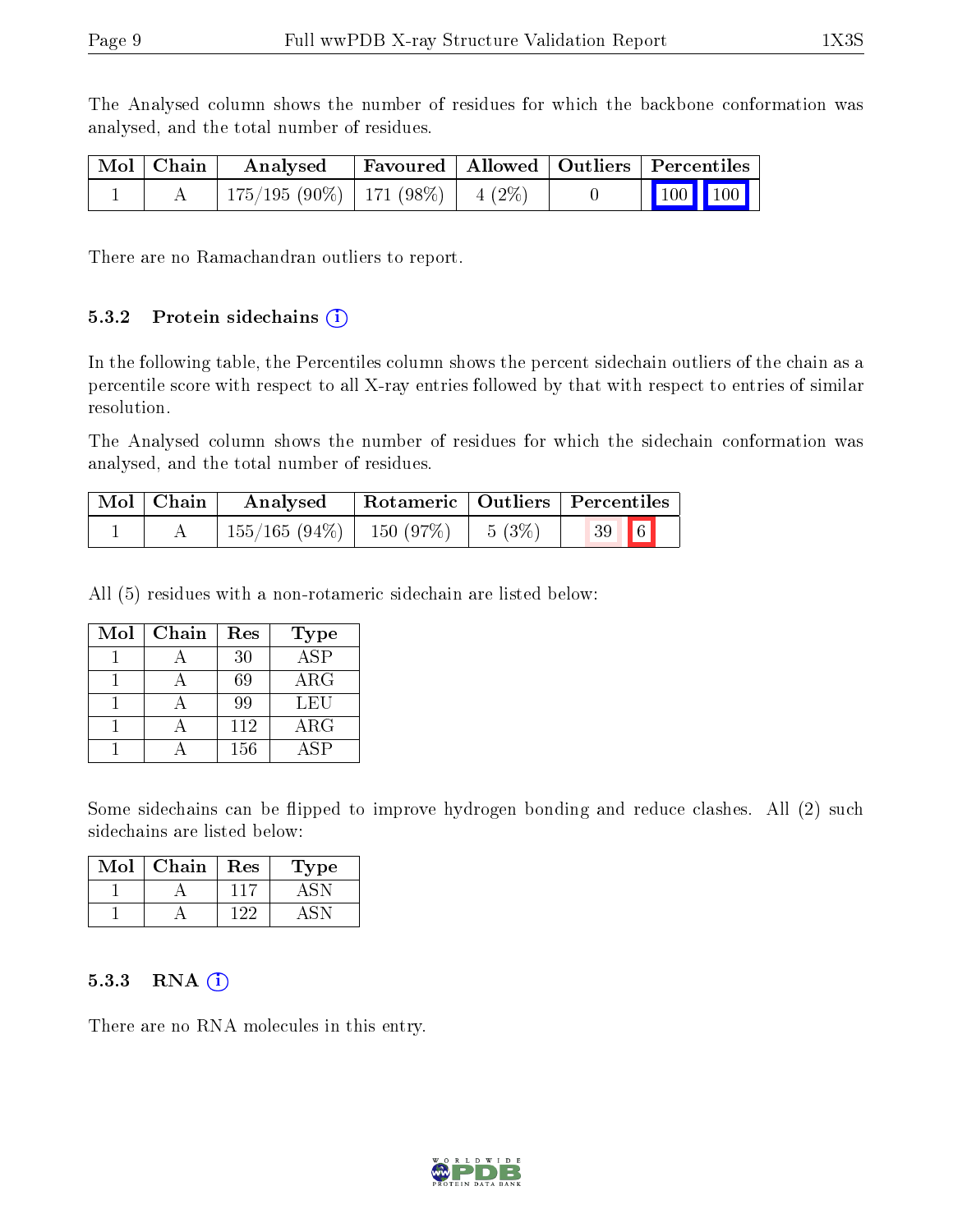### 5.4 Non-standard residues in protein, DNA, RNA chains (i)

There are no non-standard protein/DNA/RNA residues in this entry.

### 5.5 Carbohydrates  $(i)$

There are no carbohydrates in this entry.

### 5.6 Ligand geometry  $(i)$

Of 2 ligands modelled in this entry, 1 is monoatomic - leaving 1 for Mogul analysis.

In the following table, the Counts columns list the number of bonds (or angles) for which Mogul statistics could be retrieved, the number of bonds (or angles) that are observed in the model and the number of bonds (or angles) that are dened in the Chemical Component Dictionary. The Link column lists molecule types, if any, to which the group is linked. The Z score for a bond length (or angle) is the number of standard deviations the observed value is removed from the expected value. A bond length (or angle) with  $|Z| > 2$  is considered an outlier worth inspection. RMSZ is the root-mean-square of all Z scores of the bond lengths (or angles).

| Mol<br>Type |            | Chain   Res |     |   |            | Link |         | Bond lengths        |                       |            | Bond angles |  |
|-------------|------------|-------------|-----|---|------------|------|---------|---------------------|-----------------------|------------|-------------|--|
|             |            |             |     |   | ∪ounts –   | RMSZ | $\# Z $ | Counts              | $+$ RMSZ <sub>+</sub> | $\# Z $    |             |  |
|             | <b>GNP</b> |             | 300 | - | 28, 34, 34 | 3.11 | 10(35%) | $^{\circ}$ 30,54,54 | 2.16                  | $12(40\%)$ |             |  |

In the following table, the Chirals column lists the number of chiral outliers, the number of chiral centers analysed, the number of these observed in the model and the number defined in the Chemical Component Dictionary. Similar counts are reported in the Torsion and Rings columns. '-' means no outliers of that kind were identified.

|            |     | Mol   Type   Chain   Res   Link   Chirals | <sup>1</sup> Torsions  | $\mathbf{Rings}$ |
|------------|-----|-------------------------------------------|------------------------|------------------|
| $\mid$ GNP | 300 |                                           | $1/17/38/38$   0/3/3/3 |                  |

All (10) bond length outliers are listed below:

| Mol | Chain | Res | <b>Type</b> | Atoms     | Z        | Observed $(A$ | Ideal(A) |
|-----|-------|-----|-------------|-----------|----------|---------------|----------|
| 3   | А     | 300 | <b>GNP</b>  | $C4-N9$   | $-11.43$ | 1.32          | 1.47     |
| 3   | А     | 300 | <b>GNP</b>  | $C5-C6$   | $-7.44$  | 1.40          | 1.52     |
| 3   | А     | 300 | <b>GNP</b>  | PG-O1G    | 3.86     | 1.52          | 1.46     |
| 3   | А     | 300 | <b>GNP</b>  | PG-N3B    | 3.15     | 1.71          | 1.63     |
| 3   | А     | 300 | <b>GNP</b>  | PB-N3B    | 2.78     | 1.70          | 1.63     |
| 3   | A     | 300 | <b>GNP</b>  | PB-O1B    | 2.64     | 1.50          | 1.46     |
| 3   | А     | 300 | <b>GNP</b>  | $C3'-C4'$ | $-2.64$  | 1.46          | 1.53     |
| 3   | А     | 300 | <b>GNP</b>  | $O3'-C3'$ | 2.57     | 1.49          | 1.43     |

Continued on next page...

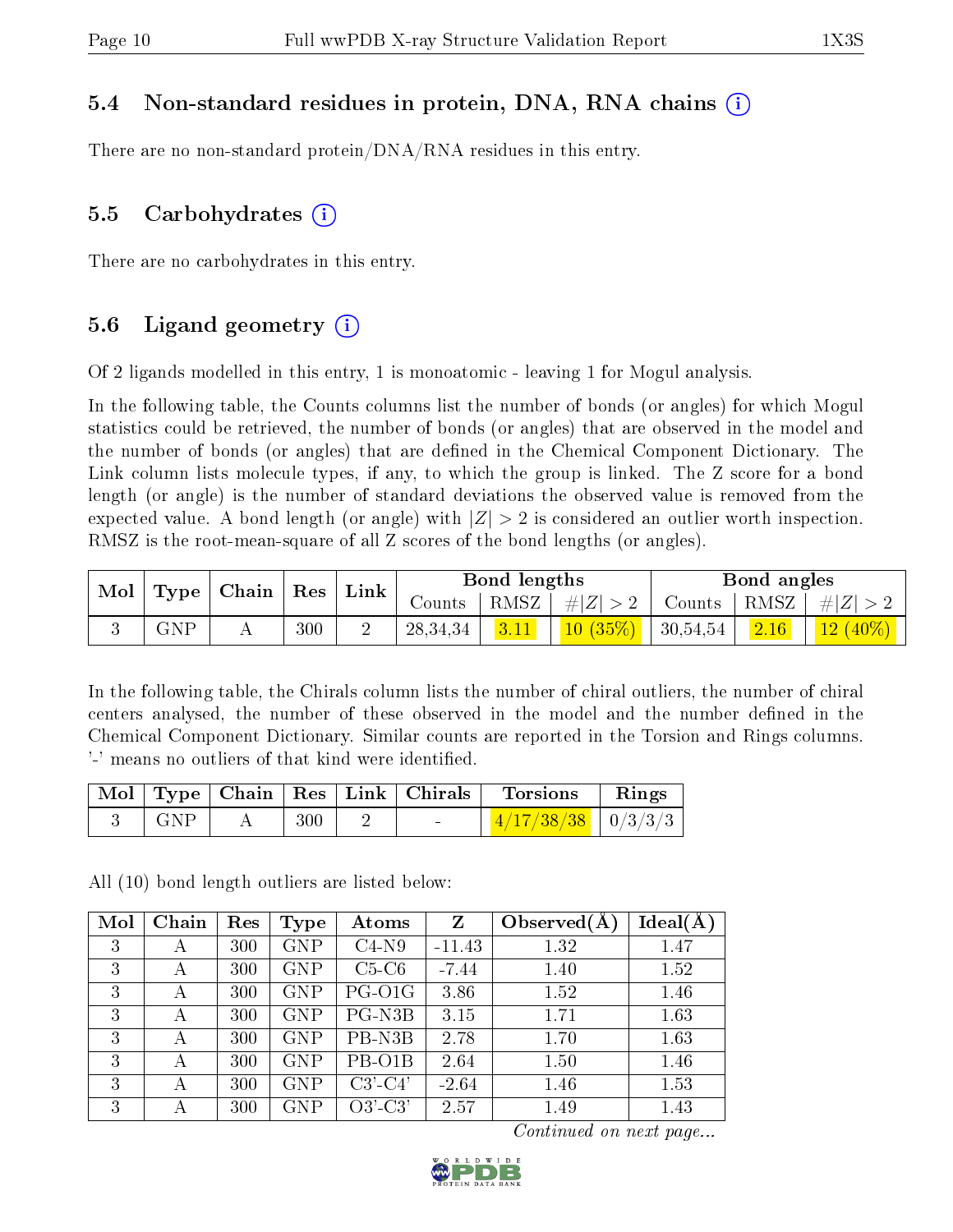| contribution provided puge |     |  |                                                                                      |      |                                                  |          |  |  |  |  |
|----------------------------|-----|--|--------------------------------------------------------------------------------------|------|--------------------------------------------------|----------|--|--|--|--|
|                            |     |  | $\parallel$ Mol $\parallel$ Chain $\parallel$ Res $\parallel$ Type $\parallel$ Atoms |      | $\vert$ Observed( $\AA$ ) $\vert$ Ideal( $\AA$ ) |          |  |  |  |  |
|                            |     |  | $300$   GNP   C5'-C4'                                                                | 2.18 | $1.58\,$                                         |          |  |  |  |  |
|                            | 300 |  | $\Gamma$ GNP   PG-O3G   -2.09                                                        |      | $1.51\,$                                         | $1.56\,$ |  |  |  |  |

Continued from previous page...

All (12) bond angle outliers are listed below:

| Mol | Chain | Res | <b>Type</b> | Atoms                                | Z       | Observed $\binom{o}{c}$ | $\text{Ideal}({}^o)$ |
|-----|-------|-----|-------------|--------------------------------------|---------|-------------------------|----------------------|
| 3   | А     | 300 | <b>GNP</b>  | O <sub>1</sub> G-PG-N <sub>3</sub> B | $-5.88$ | 103.12                  | 111.77               |
| 3   | А     | 300 | <b>GNP</b>  | $C4-C5-N7$                           | 4.05    | 107.82                  | 102.46               |
| 3   | А     | 300 | <b>GNP</b>  | $C2'$ -C3'-C4'                       | 3.34    | 109.12                  | 102.64               |
| 3   | А     | 300 | <b>GNP</b>  | $O6$ - $C6$ - $N1$                   | $-3.23$ | 118.34                  | 122.69               |
| 3   | А     | 300 | <b>GNP</b>  | $O2B$ -PB- $O1B$                     | 2.87    | 115.94                  | 109.92               |
| 3   | A     | 300 | <b>GNP</b>  | $O1B$ -PB-N3B                        | $-2.81$ | 107.64                  | 111.77               |
| 3   | А     | 300 | <b>GNP</b>  | $O3G$ -PG- $O2G$                     | 2.69    | 114.80                  | 107.64               |
| 3   | А     | 300 | <b>GNP</b>  | $O3A-PB-NSB$                         | $-2.68$ | 99.16                   | 106.59               |
| 3   | А     | 300 | <b>GNP</b>  | $O6$ - $C6$ - $C5$                   | 2.35    | 124.66                  | 119.86               |
| 3   | А     | 300 | <b>GNP</b>  | $Q2$ - $C2$ - $C3$                   | 2.13    | 118.71                  | 111.82               |
| 3   | А     | 300 | <b>GNP</b>  | $C5'-C4'-C3'$                        | $-2.13$ | 107.22                  | 115.18               |
| 3   | А     | 300 | <b>GNP</b>  | $O3'$ -C3'-C2'                       | $-2.04$ | 105.23                  | 111.82               |

There are no chirality outliers.

All (4) torsion outliers are listed below:

| Mol           | Chain | Res | <b>Type</b> | Atoms            |
|---------------|-------|-----|-------------|------------------|
| $\mathcal{R}$ |       | 300 | <b>GNP</b>  | PG-N3B-PB-O1B    |
| $\mathcal{R}$ |       | 300 | <b>GNP</b>  | $PA-O3A-PB-O1B$  |
| 3             |       | 300 | <b>GNP</b>  | PA-O3A-PB-O2B    |
|               |       | 300 | GNP         | $C2'$ -C1'-N9-C4 |

There are no ring outliers.

1 monomer is involved in 1 short contact:

|  |               | Mol   Chain   Res   Type   Clashes   Symm-Clashes |
|--|---------------|---------------------------------------------------|
|  | $300 \pm GNP$ |                                                   |

The following is a two-dimensional graphical depiction of Mogul quality analysis of bond lengths, bond angles, torsion angles, and ring geometry for all instances of the Ligand of Interest. In addition, ligands with molecular weight > 250 and outliers as shown on the validation Tables will also be included. For torsion angles, if less then 5% of the Mogul distribution of torsion angles is within 10 degrees of the torsion angle in question, then that torsion angle is considered an outlier. Any bond that is central to one or more torsion angles identified as an outlier by Mogul will be highlighted in the graph. For rings, the root-mean-square deviation (RMSD) between the ring

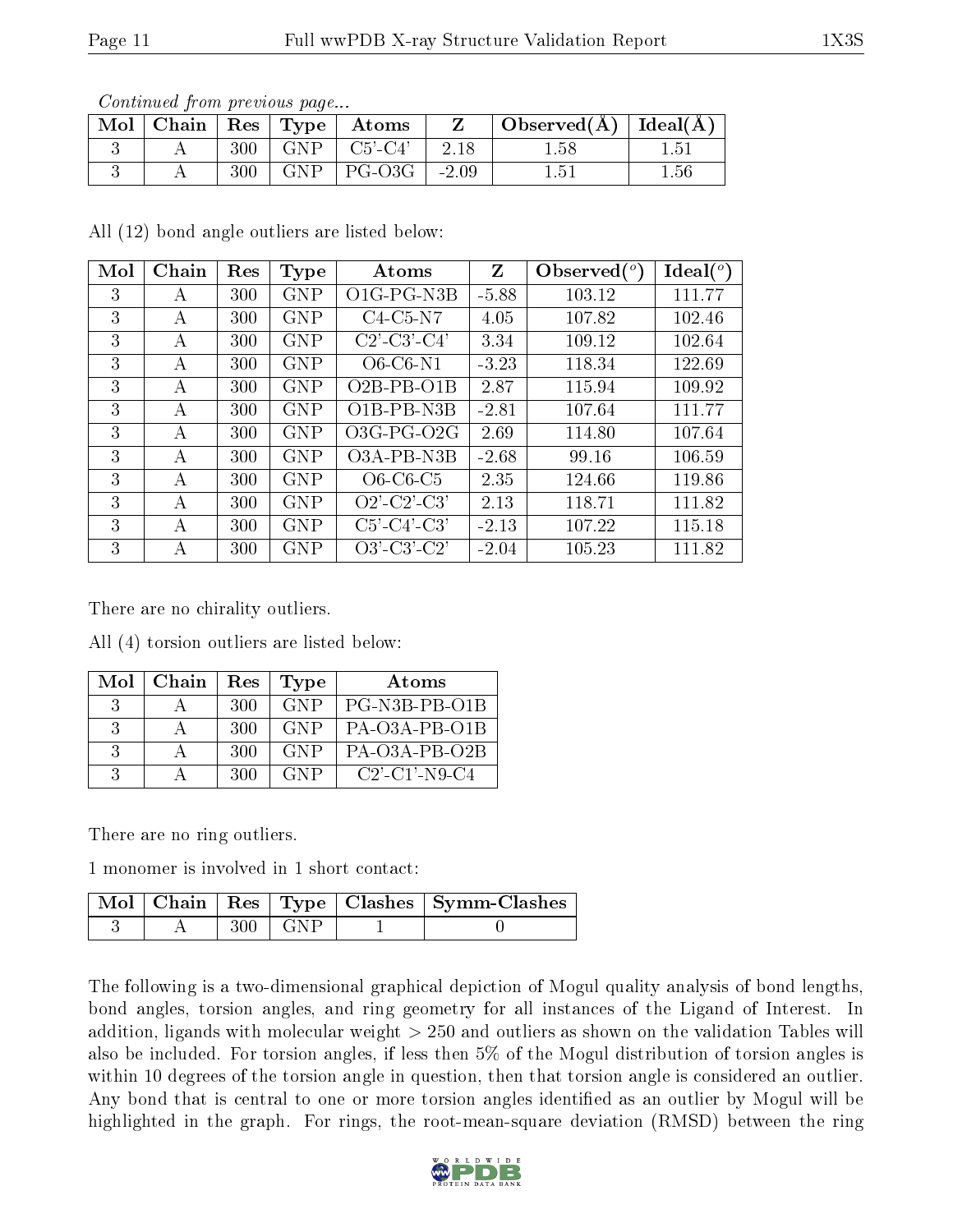in question and similar rings identified by Mogul is calculated over all ring torsion angles. If the average RMSD is greater than 60 degrees and the minimal RMSD between the ring in question and any Mogul-identified rings is also greater than 60 degrees, then that ring is considered an outlier. The outliers are highlighted in purple. The color gray indicates Mogul did not find sufficient equivalents in the CSD to analyse the geometry.



#### 5.7 [O](https://www.wwpdb.org/validation/2017/XrayValidationReportHelp#nonstandard_residues_and_ligands)ther polymers  $(i)$

There are no such residues in this entry.

### 5.8 Polymer linkage issues  $(i)$

There are no chain breaks in this entry.

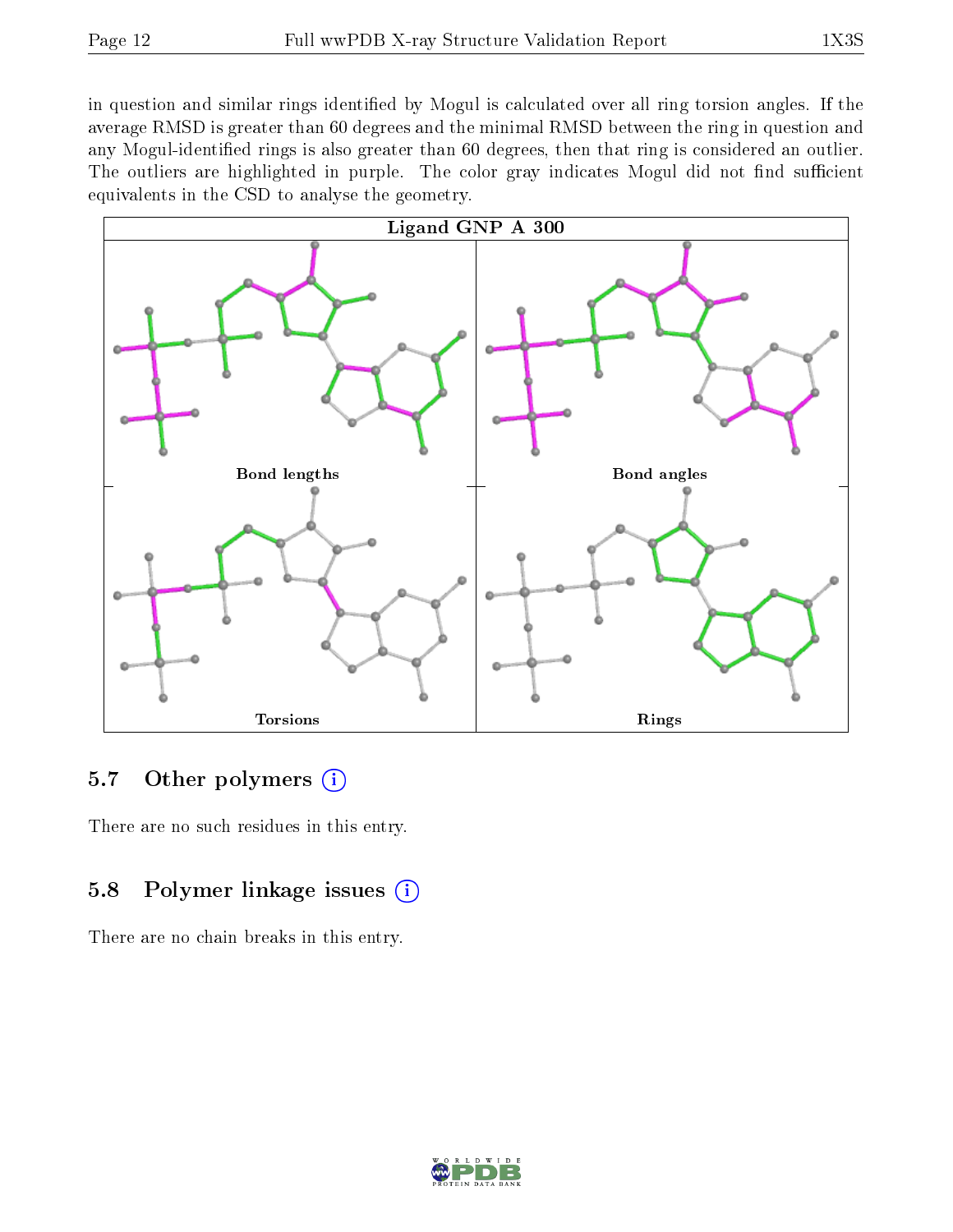## 6 Fit of model and data  $(i)$

## 6.1 Protein, DNA and RNA chains  $(i)$

In the following table, the column labelled  $#RSRZ> 2'$  contains the number (and percentage) of RSRZ outliers, followed by percent RSRZ outliers for the chain as percentile scores relative to all X-ray entries and entries of similar resolution. The OWAB column contains the minimum, median,  $95<sup>th</sup>$  percentile and maximum values of the occupancy-weighted average B-factor per residue. The column labelled ' $Q< 0.9$ ' lists the number of (and percentage) of residues with an average occupancy less than 0.9.

| Mol   Chain | Analysed     | $\mathbf{R}^{\prime}<\mathbf{RSRZ}>+1$ | $\rm \#RSRZ{>}2$ |  | $\vert$ OWAB(Å <sup>2</sup> ) $\vert$ Q<0.9                                                              |  |
|-------------|--------------|----------------------------------------|------------------|--|----------------------------------------------------------------------------------------------------------|--|
|             | 175/195(89%) | 0.45                                   |                  |  | $\begin{array}{ c c c c c c c c c } \hline 1 & 16 & 9\% & 9 & 7 & 7 & 15 & 32 & 38 \ \hline \end{array}$ |  |

All (16) RSRZ outliers are listed below:

| Mol            | ${\rm Chain}$      | Res            | <b>Type</b>          | $_{\rm RSRZ}$    |
|----------------|--------------------|----------------|----------------------|------------------|
| $\mathbf{1}$   | А                  | 178            | SER                  | 8.4              |
| $\mathbf 1$    | $\boldsymbol{A}$   | 72             | THR                  | 5.8              |
| $\overline{1}$ | $\overline{A}$     | 113            | <b>ASN</b>           | 5.6              |
| $\mathbf{1}$   | $\bf{A}$           | 70             | PHE                  | 5.2              |
| $\mathbf{1}$   | $\overline{\rm A}$ | 68             | GLU                  | $\overline{5.1}$ |
| $\overline{1}$ | А                  | $\overline{2}$ | ASP                  | 5.0              |
| $\mathbf{1}$   | $\overline{A}$     | 112            | ${\rm ARG}$          | 4.5              |
| $\mathbf 1$    | $\boldsymbol{A}$   | 69             | $\rm{ARG}$           | 4.5              |
| $\mathbf{1}$   | $\bf{A}$           | 111            | THR                  | 4.4              |
| $\mathbf{1}$   | $\overline{A}$     | 110            | <b>CYS</b>           | 3.5              |
| $\overline{1}$ | $\overline{A}$     | 177            | $\operatorname{GLU}$ | 2.9              |
| $\overline{1}$ | А                  | 109            | <b>TYR</b>           | 2.9              |
| $\overline{1}$ | А                  | 71             | ${\rm ARG}$          | 2.7              |
| $\mathbf{1}$   | $\overline{A}$     | 42             | <b>GLY</b>           | 2.2              |
| $\mathbf{1}$   | A                  | 173            | PRO                  | 2.1              |
| $\mathbf{1}$   | $\overline{A}$     | 3              | $\operatorname{GLU}$ | 2.1              |

### 6.2 Non-standard residues in protein, DNA, RNA chains  $(i)$

There are no non-standard protein/DNA/RNA residues in this entry.

#### 6.3 Carbohydrates (i)

There are no carbohydrates in this entry.